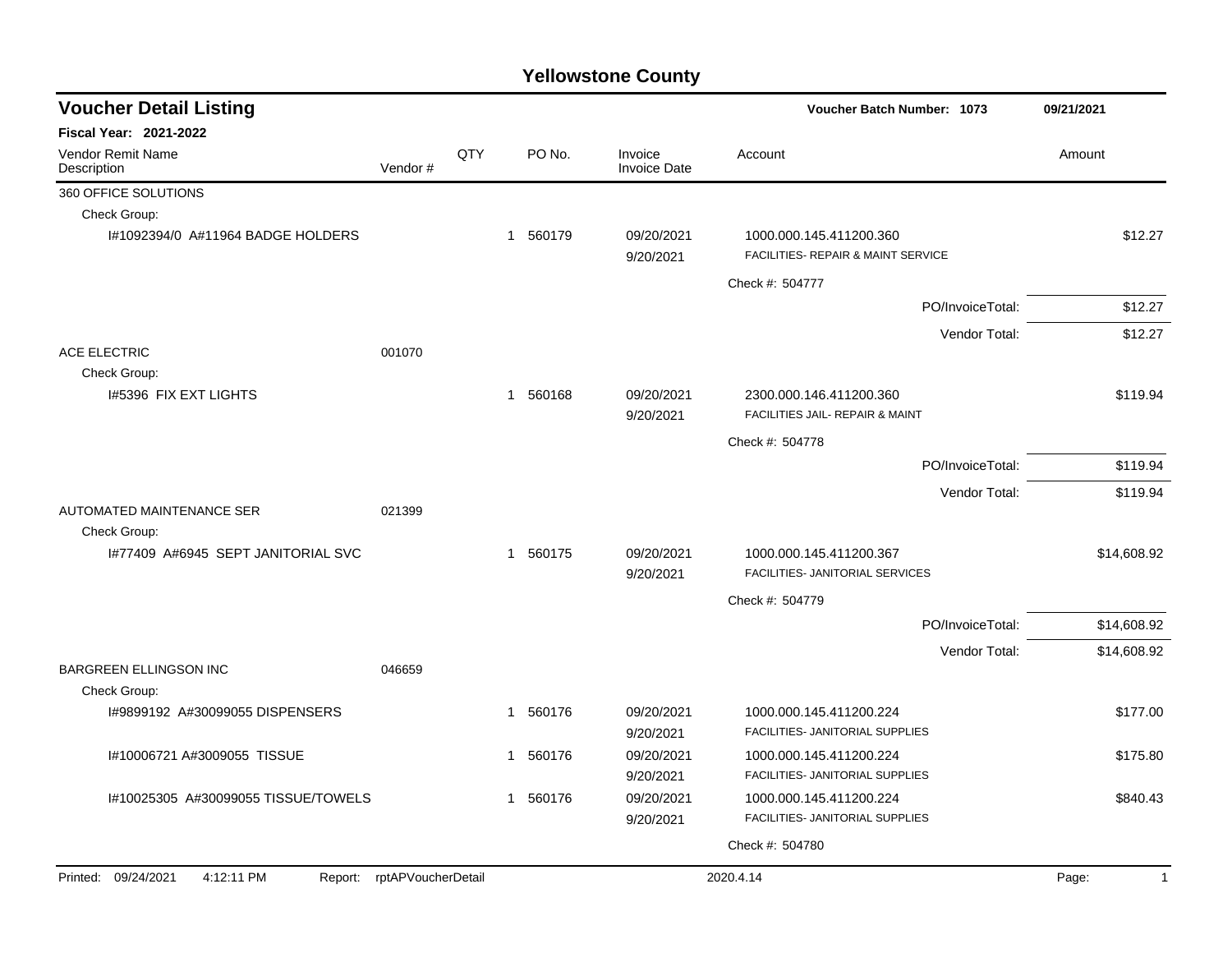| <b>Voucher Detail Listing</b>                            |                    |     |          |                                | Voucher Batch Number: 1073                                 |                  | 09/21/2021              |
|----------------------------------------------------------|--------------------|-----|----------|--------------------------------|------------------------------------------------------------|------------------|-------------------------|
| Fiscal Year: 2021-2022                                   |                    |     |          |                                |                                                            |                  |                         |
| Vendor Remit Name<br>Description                         | Vendor#            | QTY | PO No.   | Invoice<br><b>Invoice Date</b> | Account                                                    |                  | Amount                  |
|                                                          |                    |     |          |                                |                                                            | PO/InvoiceTotal: | \$1,193.23              |
|                                                          |                    |     |          |                                |                                                            | Vendor Total:    | \$1,193.23              |
| COTTER'S SEWER & PORTABLE TOILET SERVICE<br>Check Group: | 045753             |     |          |                                |                                                            |                  |                         |
| I#3497081921 CLEAN GREASE TRAP                           |                    |     | 1 560173 | 09/20/2021<br>9/20/2021        | 2300.000.146.411200.360<br>FACILITIES JAIL- REPAIR & MAINT |                  | \$625.00                |
|                                                          |                    |     |          |                                | Check #: 504781                                            |                  |                         |
|                                                          |                    |     |          |                                |                                                            | PO/InvoiceTotal: | \$625.00                |
|                                                          |                    |     |          |                                |                                                            | Vendor Total:    | \$625.00                |
| ECOLAB PEST ELIMINATION DIVISION<br>Check Group:         |                    |     |          |                                |                                                            |                  |                         |
| 1#5136855 A#YELL00050001 PEST CONTROL                    |                    |     | 1 560181 | 09/20/2021                     | 2300.000.146.411200.360                                    |                  | \$261.40                |
|                                                          |                    |     |          | 9/20/2021                      | FACILITIES JAIL- REPAIR & MAINT                            |                  |                         |
|                                                          |                    |     |          |                                | Check #: 504782                                            |                  |                         |
|                                                          |                    |     |          |                                |                                                            | PO/InvoiceTotal: | \$261.40                |
|                                                          |                    |     |          |                                |                                                            | Vendor Total:    | \$261.40                |
| <b>HOLIDAY COMPANIES</b>                                 | 003465             |     |          |                                |                                                            |                  |                         |
| Check Group:<br>A#1400024785319 GAS                      |                    |     | 1 560167 | 09/20/2021                     | 1000.000.145.411200.231                                    |                  | \$456.56                |
|                                                          |                    |     |          | 9/20/2021                      | FACILITIES- GAS/OIL/GREASE                                 |                  |                         |
| A#1400024785319 REBATES/CREDITS                          |                    |     | 1 560167 | 09/20/2021                     | 1000.000.145.411200.231                                    |                  | (\$32.92)               |
|                                                          |                    |     |          | 9/20/2021                      | FACILITIES- GAS/OIL/GREASE                                 |                  |                         |
|                                                          |                    |     |          |                                | Check #: 504783                                            |                  |                         |
|                                                          |                    |     |          |                                |                                                            | PO/InvoiceTotal: | \$423.64                |
|                                                          |                    |     |          |                                |                                                            | Vendor Total:    | \$423.64                |
| KINGS ACE HARDWARE, STATE                                |                    |     |          |                                |                                                            |                  |                         |
| Check Group:<br>I#743284/2 A#200411 PIN/ CLIP            |                    |     | 1 560180 | 09/20/2021                     | 1000.000.145.411200.360                                    |                  | \$8.99                  |
|                                                          |                    |     |          | 9/20/2021                      | FACILITIES- REPAIR & MAINT SERVICE                         |                  |                         |
|                                                          |                    |     |          |                                |                                                            |                  |                         |
| Printed: 09/24/2021<br>4:12:11 PM<br>Report:             | rptAPVoucherDetail |     |          |                                | 2020.4.14                                                  |                  | Page:<br>$\overline{2}$ |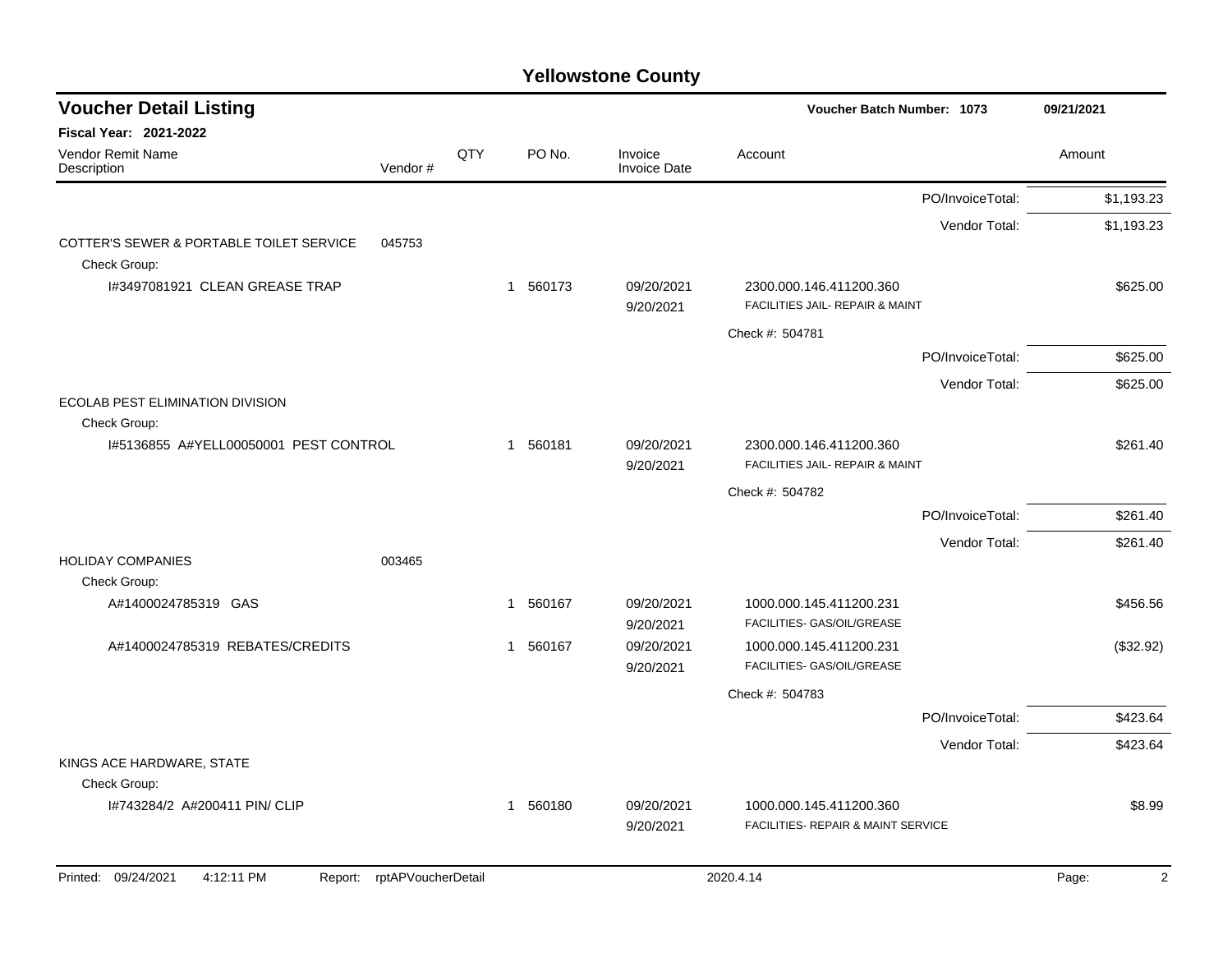### I#K43471/2 A#200411 TAPE, GLUE 1 560180 1 560180 09/20/2021 2300.000.146.411200.360 9/20/2021 FACILITIES JAIL- REPAIR & MAINT Check #: 504784 PO/InvoiceTotal: \$43.96 Vendor Total: \$43.96 LUMEN ACCESS BILL Check Group: I#5104XLB2S3-2021254; DETENTION ID#49.KXGS.440270..MS 9/11/21 1 560183 09/20/2021 2300.000.136.420200.345 \$948.85 9/20/2021 DETENTION- TELEPHONE & TECHNOLOGY YSC-ID# 49.KXGS.440383..MS 9/11/21 1 560183 09/20/2021 2399.000.235.420250.345 \$948.85 9/20/2021 YSC- TELEPHONE & TECHNOLOGY JUNK VEH ID#KXGS.440289.MS 9/11/21 1 560183 09/20/2021 2830.000.414.430800.345 \$345.65 9/20/2021 JUNK VEHICLE- TELEPHONE & TECHNOLOGY GRANITE TOWERS ID#49.KXGS.440298.MS 9/11/21 1 560183 09/20/2021 6060.000.608.500800.345 \$948.85 9/20/2021 TECHNOLOGY- TELEPHONE & TECHNOLOGY COURTHOUSE ID#49.KXGS.440270 9/11/21 1 560183 09/20/2021 6060.000.608.500800.345 \$1,355.50 9/20/2021 TECHNOLOGY- TELEPHONE & TECHNOLOGY METRA - ID# 49.KXGS.440292..MS 9/11/21 1 560183 1 560183 09/20/2021 5810.000.552.460442.345 9/20/2021 METRA FACILITIES- PHONE Check #: 504785 PO/InvoiceTotal: \$5,496.55 Vendor Total: \$5,496.55 MIDLAND MECHANICAL Check Group: I#376955 REPAIR HOT WATER LEAK 1 560182 09/20/2021 2300.000.146.411200.360 \$132.80 9/20/2021 FACILITIES JAIL- REPAIR & MAINT Check #: 504786 PO/InvoiceTotal: \$132.80 Vendor Total: \$132.80 **Voucher Batch Number: Yellowstone County** Vendor Remit Name **Description Voucher Detail Listing Fiscal Year: 2021-2022 1073 09/21/2021** PO No. Invoice Account Amount Amount Amount Amount Vendor # QTY Invoice Date Printed: 09/24/2021 4:12:11 PM Report: rptAPVoucherDetail 2020.4.14 2020.4.14 Page: 3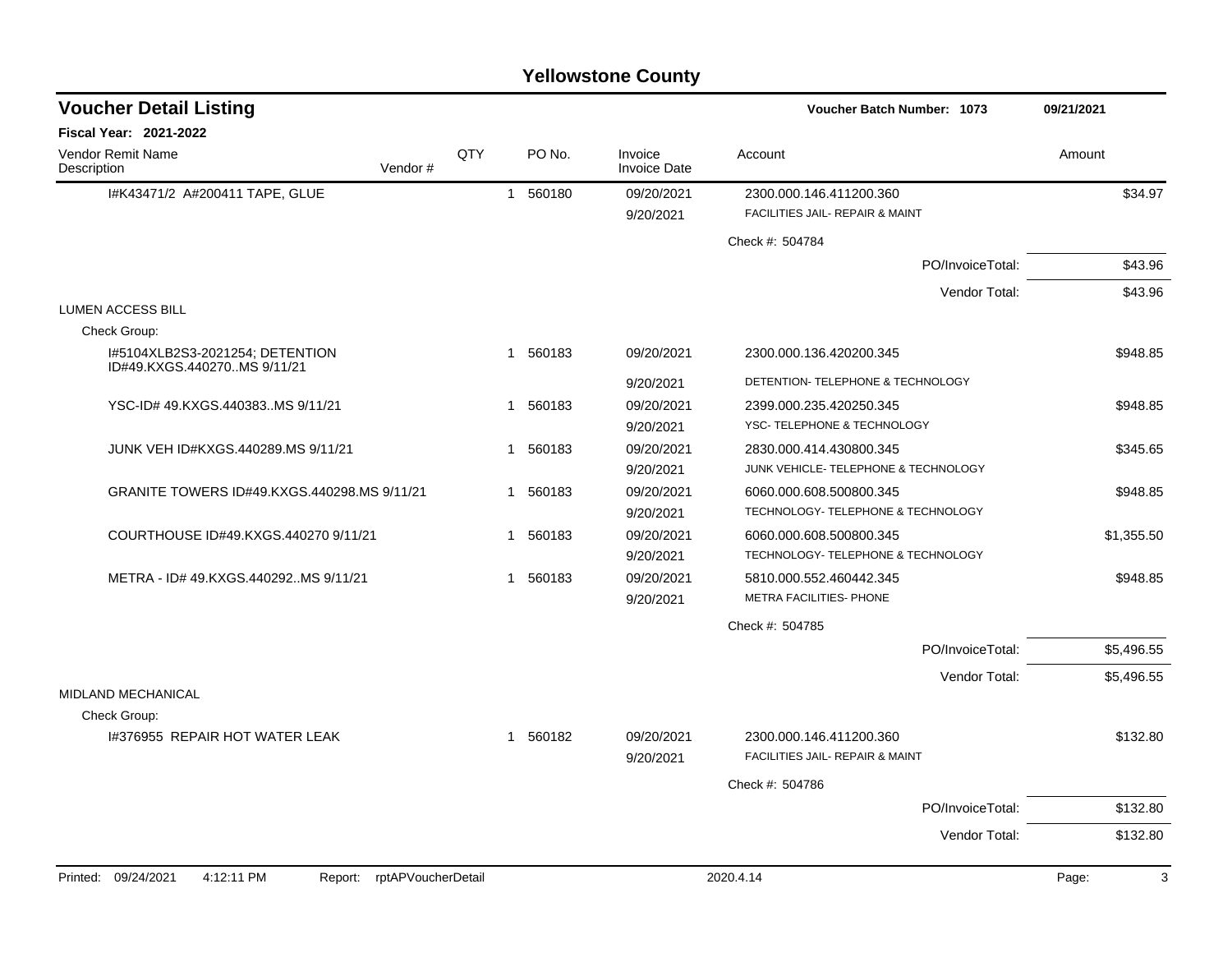| <b>Voucher Detail Listing</b>                                   |     |          |                                | Voucher Batch Number: 1073                                    | 09/21/2021              |
|-----------------------------------------------------------------|-----|----------|--------------------------------|---------------------------------------------------------------|-------------------------|
| Fiscal Year: 2021-2022                                          |     |          |                                |                                                               |                         |
| Vendor Remit Name<br>Vendor#<br>Description                     | QTY | PO No.   | Invoice<br><b>Invoice Date</b> | Account                                                       | Amount                  |
| MOUNTAIN ALARM                                                  |     |          |                                |                                                               |                         |
| Check Group:                                                    |     |          |                                |                                                               |                         |
| I#263650 A#010054 LABOR 8/27/21                                 |     | 1 560184 | 09/20/2021<br>9/20/2021        | 1000.000.145.411200.360<br>FACILITIES- REPAIR & MAINT SERVICE | \$442.50                |
|                                                                 |     |          |                                | Check #: 504787                                               |                         |
|                                                                 |     |          |                                | PO/InvoiceTotal:                                              | \$442.50                |
|                                                                 |     |          |                                | Vendor Total:                                                 | \$442.50                |
| <b>NAPA AUTO PARTS</b><br>020015                                |     |          |                                |                                                               |                         |
| Check Group:                                                    |     |          |                                |                                                               |                         |
| I#3977-00-330429 NAF RTU                                        |     | 1 560166 | 09/20/2021<br>9/20/2021        | 2300.000.146.411200.360<br>FACILITIES JAIL- REPAIR & MAINT    | \$17.18                 |
| I#3977-00-332338 LMP PREM CAPSULES                              |     | 1 560166 | 09/20/2021<br>9/20/2021        | 1000.000.145.411200.360<br>FACILITIES- REPAIR & MAINT SERVICE | \$12.79                 |
|                                                                 |     |          |                                | Check #: 504788                                               |                         |
|                                                                 |     |          |                                | PO/InvoiceTotal:                                              | \$29.97                 |
|                                                                 |     |          |                                | Vendor Total:                                                 | \$29.97                 |
| NORTHWEST PIPE<br>004720                                        |     |          |                                |                                                               |                         |
| Check Group:                                                    |     |          |                                |                                                               |                         |
| I#7590898 A#96798 FILTERS                                       |     | 1 560169 | 09/20/2021                     | 1000.000.145.411200.360                                       | \$41.40                 |
|                                                                 |     |          | 9/20/2021                      | FACILITIES- REPAIR & MAINT SERVICE                            |                         |
|                                                                 |     |          |                                | Check #: 504789                                               |                         |
|                                                                 |     |          |                                | PO/InvoiceTotal:                                              | \$41.40                 |
|                                                                 |     |          |                                | Vendor Total:                                                 | \$41.40                 |
| PITNEY BOWES                                                    |     |          |                                |                                                               |                         |
| Check Group:<br>A#0017002376 1#1018953588 7/21-9/21 SENDPRO     |     | 1 560178 | 09/20/2021                     | 1000.000.111.410510.363                                       | \$216.00                |
| <b>METER RENTAL</b>                                             |     |          |                                |                                                               |                         |
|                                                                 |     |          | 9/20/2021                      | FINANCE- MACHINE MAINTENANCE                                  |                         |
|                                                                 |     |          |                                | Check #: 504790                                               |                         |
|                                                                 |     |          |                                | PO/InvoiceTotal:                                              | \$216.00                |
| Printed: 09/24/2021<br>Report: rptAPVoucherDetail<br>4:12:11 PM |     |          |                                | 2020.4.14                                                     | Page:<br>$\overline{4}$ |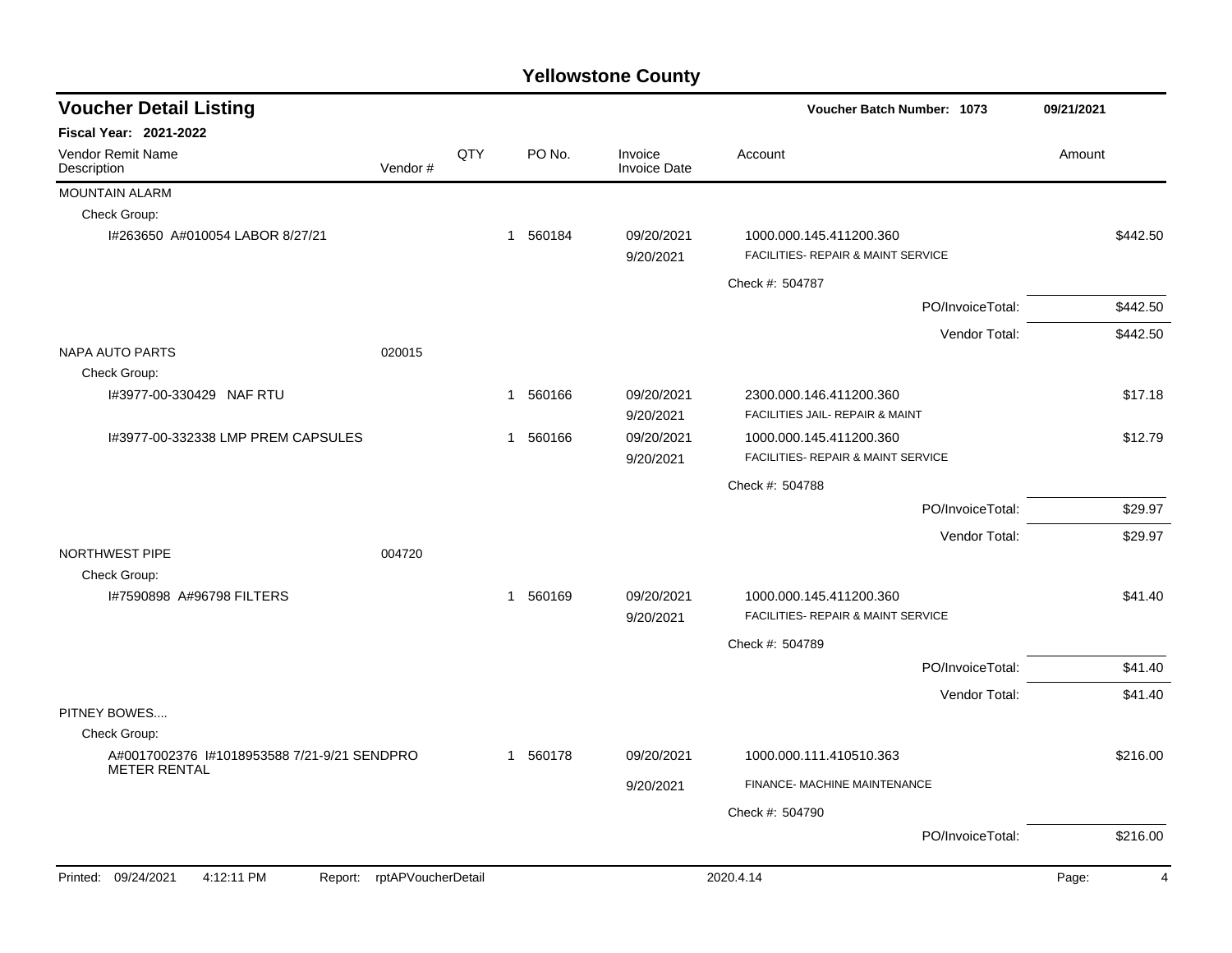| <b>Voucher Detail Listing</b>                |         |     |                        |                                | <b>Voucher Batch Number: 1073</b>                                | 09/21/2021 |
|----------------------------------------------|---------|-----|------------------------|--------------------------------|------------------------------------------------------------------|------------|
| <b>Fiscal Year: 2021-2022</b>                |         |     |                        |                                |                                                                  |            |
| Vendor Remit Name<br>Description             | Vendor# | QTY | PO No.                 | Invoice<br><b>Invoice Date</b> | Account                                                          | Amount     |
|                                              |         |     |                        |                                | Vendor Total:                                                    | \$216.00   |
| SKYLINE SERVICES INC                         | 005693  |     |                        |                                |                                                                  |            |
| Check Group:                                 |         |     |                        |                                |                                                                  |            |
| 1#48836 CLEAN EXT WINDOWS 9/12/21            |         |     | 1 560171               | 09/20/2021<br>9/20/2021        | 1000.000.145.411200.360<br>FACILITIES- REPAIR & MAINT SERVICE    | \$90.00    |
| 1#48749 CLEAN EXT WINDOWS 8/3/21             |         |     | 560171<br>$\mathbf{1}$ | 09/20/2021<br>9/20/2021        | 1000.000.145.411200.360<br>FACILITIES- REPAIR & MAINT SERVICE    | \$90.00    |
|                                              |         |     |                        |                                | Check #: 504791                                                  |            |
|                                              |         |     |                        |                                | PO/InvoiceTotal:                                                 | \$180.00   |
|                                              |         |     |                        |                                | Vendor Total:                                                    | \$180.00   |
| SWAIN, MARY A.                               |         |     |                        |                                |                                                                  |            |
| Check Group:                                 |         |     |                        |                                |                                                                  |            |
| I#124 AUG 2021 INVOICING                     |         |     | 1 560163               | 09/17/2021<br>9/17/2021        | 2561.000.000.460430.362<br>RSID 634M HARRIS PARK MAINT & REPAIRS | \$20.00    |
| 1#124 VULCAN PARK CLOSED SIGNS               |         |     | 1 560163               | 09/17/2021                     | 2561.000.000.460430.362                                          | \$251.70   |
|                                              |         |     |                        | 9/17/2021                      | RSID 634M HARRIS PARK MAINT & REPAIRS                            |            |
|                                              |         |     |                        |                                | Check #: 504792                                                  |            |
|                                              |         |     |                        |                                | PO/InvoiceTotal:                                                 | \$271.70   |
|                                              |         |     |                        |                                | Vendor Total:                                                    | \$271.70   |
| WEST END LOCK & SECURITY INC<br>Check Group: | 046477  |     |                        |                                |                                                                  |            |
| 1#112110F DISC CAM LOCK                      |         |     | 2 560174               | 09/20/2021                     | 2300.000.146.411200.360                                          | \$24.00    |
|                                              |         |     |                        | 9/20/2021                      | FACILITIES JAIL- REPAIR & MAINT                                  |            |
| I#112110F KEYS                               |         |     | 6 560174               | 09/20/2021                     | 2300.000.146.411200.360                                          | \$21.00    |
|                                              |         |     |                        | 9/20/2021                      | FACILITIES JAIL- REPAIR & MAINT                                  |            |
|                                              |         |     |                        |                                | Check #: 504793                                                  |            |
|                                              |         |     |                        |                                | PO/InvoiceTotal:                                                 | \$45.00    |
|                                              |         |     |                        |                                | Vendor Total:                                                    | \$45.00    |
| WW GRAINGER<br>Check Group:                  |         |     |                        |                                |                                                                  |            |